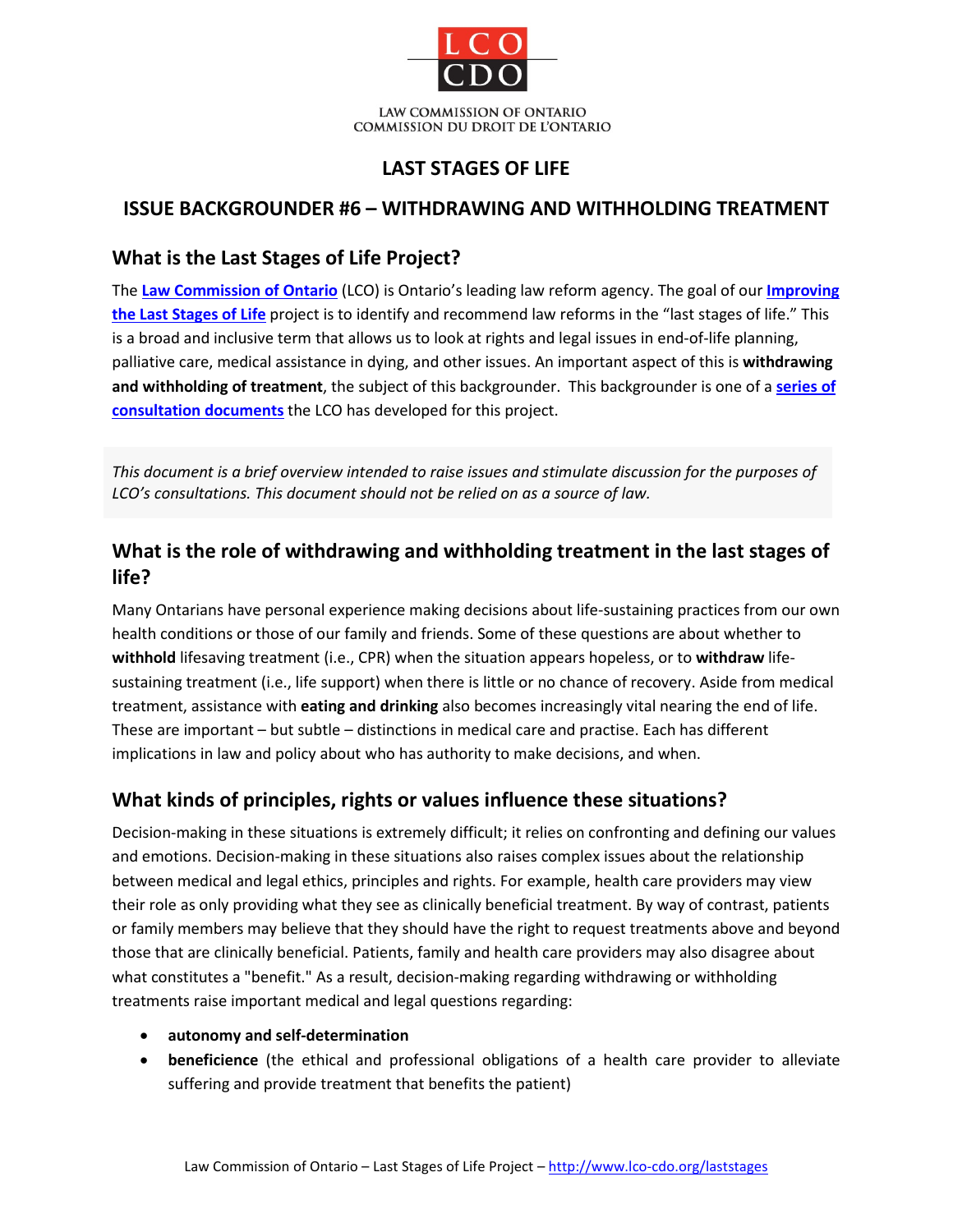- **non-maleficence** (to refrain from providing treatment that would harm the patient)
- **utility** (refraining from offering or continuing a treatment that is useless or ineffective)
- **distributive justice** (given that no health system has unlimited resources to provide all that is medically possible to everyone), and
- the **value of life** (its intrinsic value in religious, ethical and legal frameworks)

### **What questions arise in these situations?**

In Canada, it is legal for capable persons to refuse life-sustaining and lifesaving treatment and for their substitute decision makers to do so on behalf of a person who is incapable.

The law is also clear that individuals (or SDMs) have the right to refuse life-sustaining treatment. And further, that consent must be obtained to withdraw treatment from a person who is already being treated.

However, the law is less clear – or at least unsettled – as to whether providers can legally *withhold*  treatment by simply not proposing it to the patient or SDM from the outset if they believe it would not benefit the patient in the first place. Nor is the law clear if and when patients (or SDMs) can insist on treatment when health care providers do not agree.

The lack of clarity in the law has very important practical consequences. For example, there are many debates on whether health care providers have authority to not offer CPR, or if CPR can only be withheld on consent, or if CPR can be insisted upon by an SDM where it has not been proposed. Similarly, there appear to be outstanding questions regarding decision-making authority to place "do not resuscitate" orders on patient's charts.

#### **Further issues arise regarding the powers exercised by SDMs**

Ontario law specifies that SDMs must consider the patient's prior capable wishes, values and beliefs, if known and applicable. If not, then to consider other factors, including whether treatment is likely to improve the person's condition or well-being and prevent deterioration, and whether the benefits outweigh the risk of harm. Ontario's *Health Care Consent Act* does not, however, provide guidance on how these diverse factors should be balanced. The best interests test under the HCCA can result in different outcomes depending on the patient's wishes, values and beliefs, and medical condition.

Moreover, many health care providers told the LCO that the best interests test does not sufficiently address the principles of beneficence and non-malfeasance, and that they should have greater authority to make unilateral decisions about life-sustaining treatment. Health care providers also object to the prospect that they may be required by law to provide treatment they believe contravenes their professional and ethical responsibilities.

Other jurisdictions have taken various approaches. Australian legislation requires consent to place a DNR order, but also allow the withholding of CPR in "acute emergencies" under certain conditions. The UK legislates that physicians are generally entitled to determine the appropriateness of life-sustaining treatment, however, only a tribunal may permit both the withdrawal and withholding of life-sustaining treatment for patients in a permanent vegetative or minimally conscious state.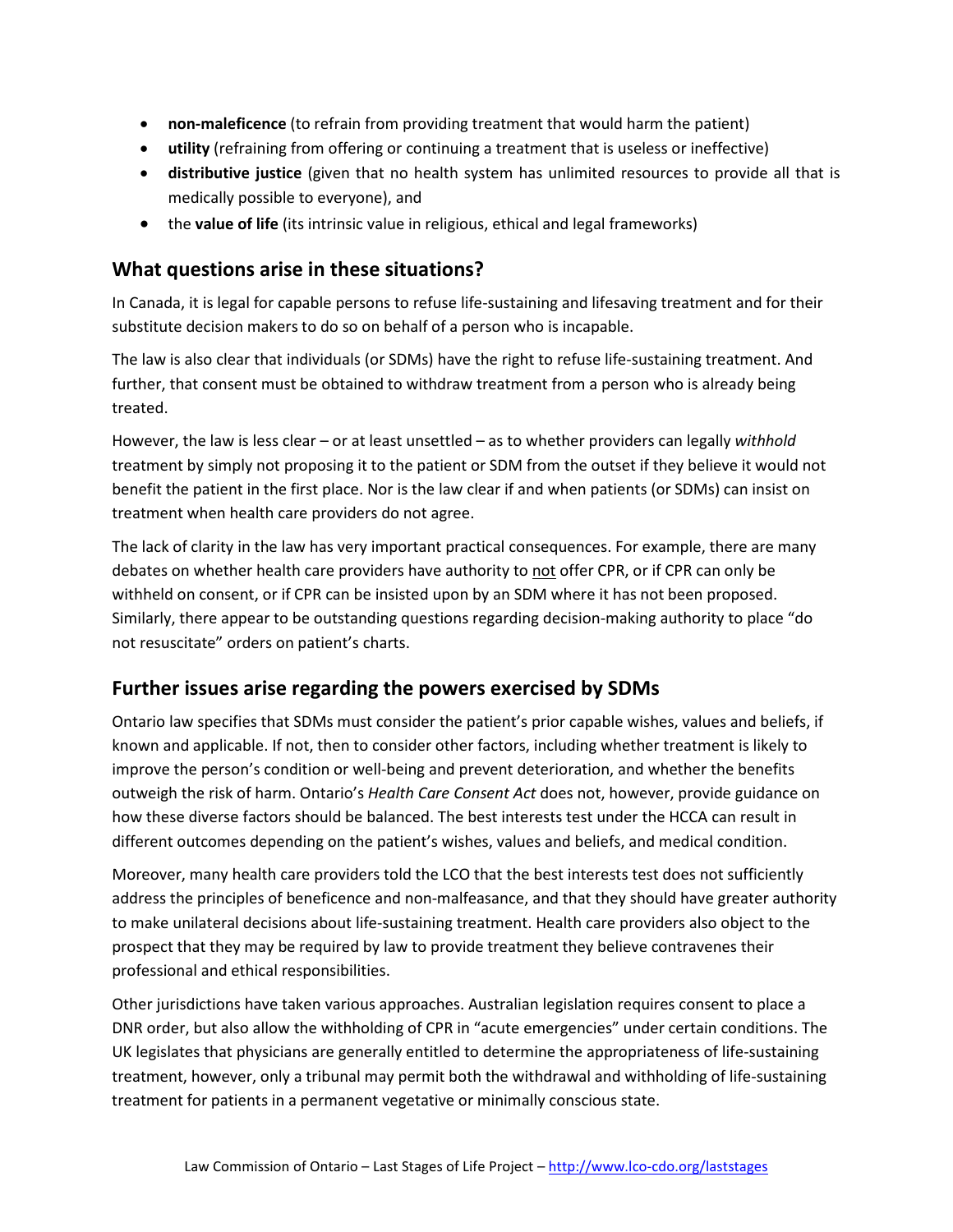## **What about the necessities of eating and drinking?**

There appear to be conflicting laws in Ontario respecting whether SDMs can refuse consent to the provision of food and water. This could, in turn, affect whether individuals can realize their own prior expressed wishes to die in this manner. If SDMs cannot refuse consent to the provision of food and water, there could be potential inconsistencies with laws that do permit them to refuse or withdraw consent to treatment, such as life support.

Could providing food and water be defined as "treatment" under the HCCA to clarify that consent from a person (or SDM) is required in these situations? Or, could legislation governing long-term care and home care be amended to clearly and expressly exclude SDMs from refusing to consent to the provision of food and water?

### **Where can I get more detailed information on this topic?**

The LCO'[s Improving the Last Stages of Life Discussion Paper](http://www.lco-cdo.org/laststages) (May 2017) discusses the law and practices around withdrawing and withholding treatment and other life-sustaining practices. Specifically, see the discussion at chapter 6.C, "Decision-Making Authority over Life-Sustaining Practices."

## **What kinds of questions is the LCO asking?**

Taking into account experiences in other jurisdictions and Ontario's particular context, the LCO would like to know whether our current mix of approaches achieves the best possible balance for Ontarians.

- There are connecting laws, principles and policies regarding decision making for life-sustaining practices such as CPR, DN, and nutrition. What are the strengths, weaknesses and gaps in Ontario's current legal framework for decision-making authority over life-sustaining practices?
- Who should have authority to determine whether life-sustaining and lifesaving treatment (e.g., CPR, DNR) is offered to, or withdrawn from, a patient – the patient (or SDM) or a health care provider? Under what circumstances?
- Should Ontario regulate the offering of food and water to persons nearing the end of life, including the authority of SDMs to consent to withholding necessities of life?

### **How can I share my views on this issue?**

A fuller examination of these issues is available in our [Executive Summary](http://www.lco-cdo.org/laststages) an[d Discussion Paper.](http://www.lco-cdo.org/laststages) We've also summarized other issues in [a Consultation Issues Map](http://www.lco-cdo.org/laststages) an[d Issue Backgrounders.](http://www.lco-cdo.org/laststages)

LCO's formal consultation period runs from May – September 2017. The LCO invites your participation through:

- The project website at<http://www.lco-cdo.org/laststages>
- Written submissions at any time to **lawcommission@lco-cdo.org**
- Watch live and archived [webcast consultation](http://www.lco-cdo.org/) sessions
- Complete the [consultation survey](http://www.lco-cdo.org/laststages) on your mobile, tablet, or computer
- Propose an in-person focus group for your community